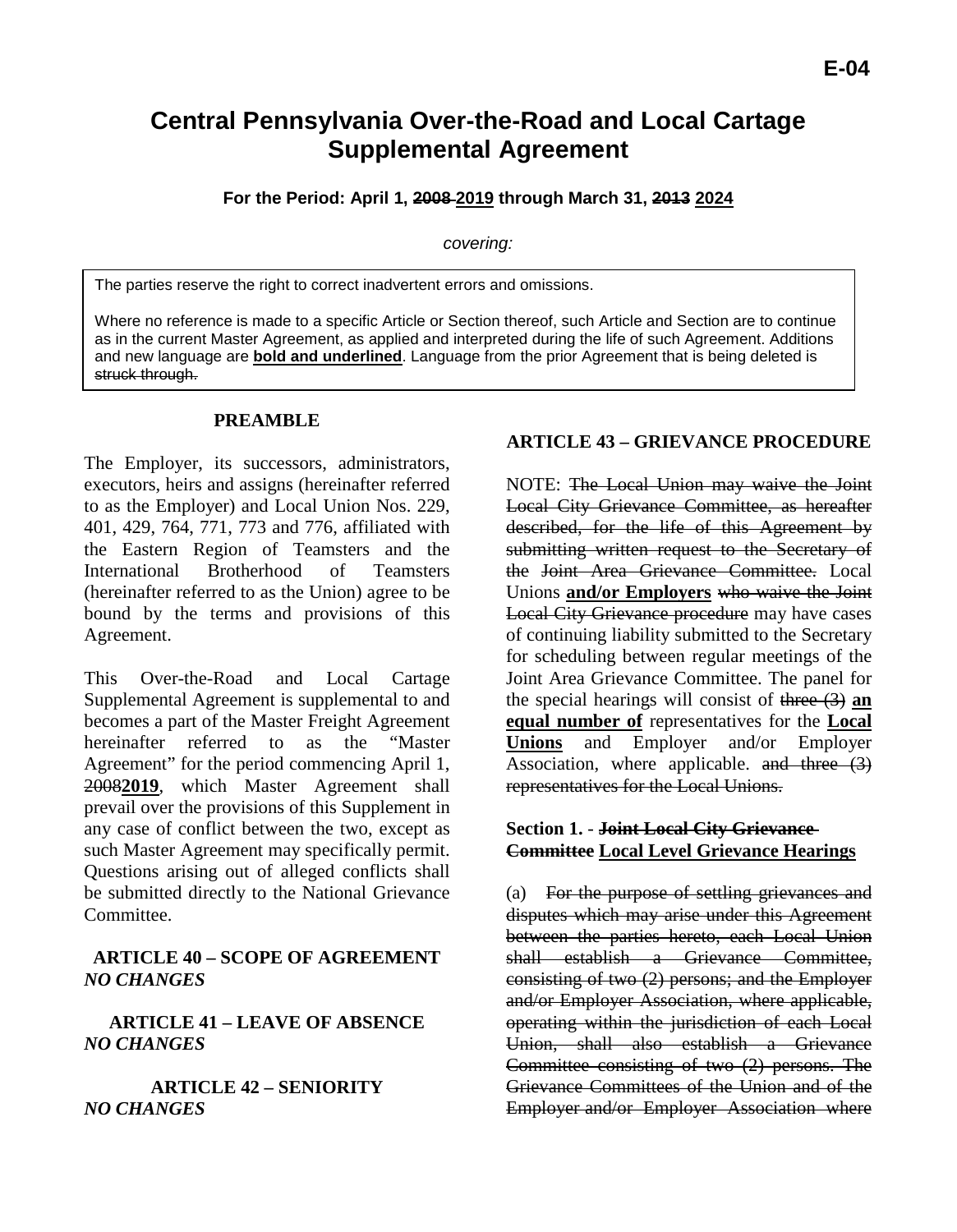applicable shall be constituted as the Joint Local City

Grievance Committee and shall conduct their meetings within the framework of the "Rules of

Procedure" as adopted by the Joint Area Grievance Committee. If the Joint Local City Grievance Committee demonstrates an inability to act within the framework of the Joint Area **Grievance** 

Committee "Rules of Procedure", such Joint Local Committee shall be subject to specific rules of procedure as adopted by the Joint Area Grievance Committee. The expenses incurred by the Joint Local City Grievance Committee shall be borne equally by the Union and Employer and/or Employer Association, where applicable.

(b) It is agreed that in the handling of grievances before a Joint Local City Grievance Committee, the parties to the grievances in issue, including the employee filing the grievance, another employee of the same Employer or a representative of the Employer, are prohibited from serving as Committee members.

(c) **(a)** Employees initiating grievances shall set forth their claim, in writing, to the Employer with a duplicate copy to the steward and/or the Union Representative within seven (7) calendar days after he/she returns to his/her home terminal or seven (7) calendar days from the occurrence of the matter. In the event the employee fails to comply with these provisions of paragraph (c) **(a)** the grievance shall be considered untimely, thereby waiving his/her rights under the provisions of Article 43. The Union shall, in its sole discretion and judgment, determine whether grievances initiated by employees have sufficient merit to justify their submission through the grievance procedure established herein. The Union Representative or steward shall first endeavor to settle the matter by direct negotiations with the Employer, failure to resolve the matter, the grievance shall be submitted to the Joint Local City **Area** Grievance Committee within thirty (30) days of

the date of the grievance.

In the event more than one employee initiates a grievance, all employees shall be named in the grievance. In cases of monetary claims, each named employee shall set forth his/her specific claim in the grievance.

(d) **(b)** The Union may initiate grievances by setting forth its claim in writing, signed by a Union representative and filing the same with the Employer within ten (10) calendar days from the date of the occurrence of the matter. In the event the Union fails to comply with these provisions of paragraph (d) **(b)** the grievance shall be considered untimely, thereby waiving their rights under the provisions of Article 43. The Union shall have the right to file and obtain adjustment of a grievance, notwithstanding the fact that it was or could have been the subject of an employee's grievance which was not filed by an employee.

(e) **(c)** The Employer may initiate grievances by setting forth his/her claim, in writing, signed by an authorized representative and filing the same with the Union within ten (10) calendar days from the date of the occurrence of the matter. In the event the Employer fails to comply with those provisions of paragraph (e) **(c)** the grievance shall be considered untimely, thereby waiving their rights under the provisions of Article 43. The rights and privileges of the Employer under this paragraph shall be the same as the rights and privileges of the Union under paragraph (d) **(b)** hereof.

(f) **(d)** The parties shall attempt to meet and settle a grievance within a period of seven (7) days from the date of filing of the grievance. Should the parties to any grievance be unable to settle, resolve or adjust the matter within the period prescribed above, or any extended period, which shall have been agreed upon between the Union and the Employer, then either the Union or the Employer shall have the right to submit the grievance to the Joint Local City **Area**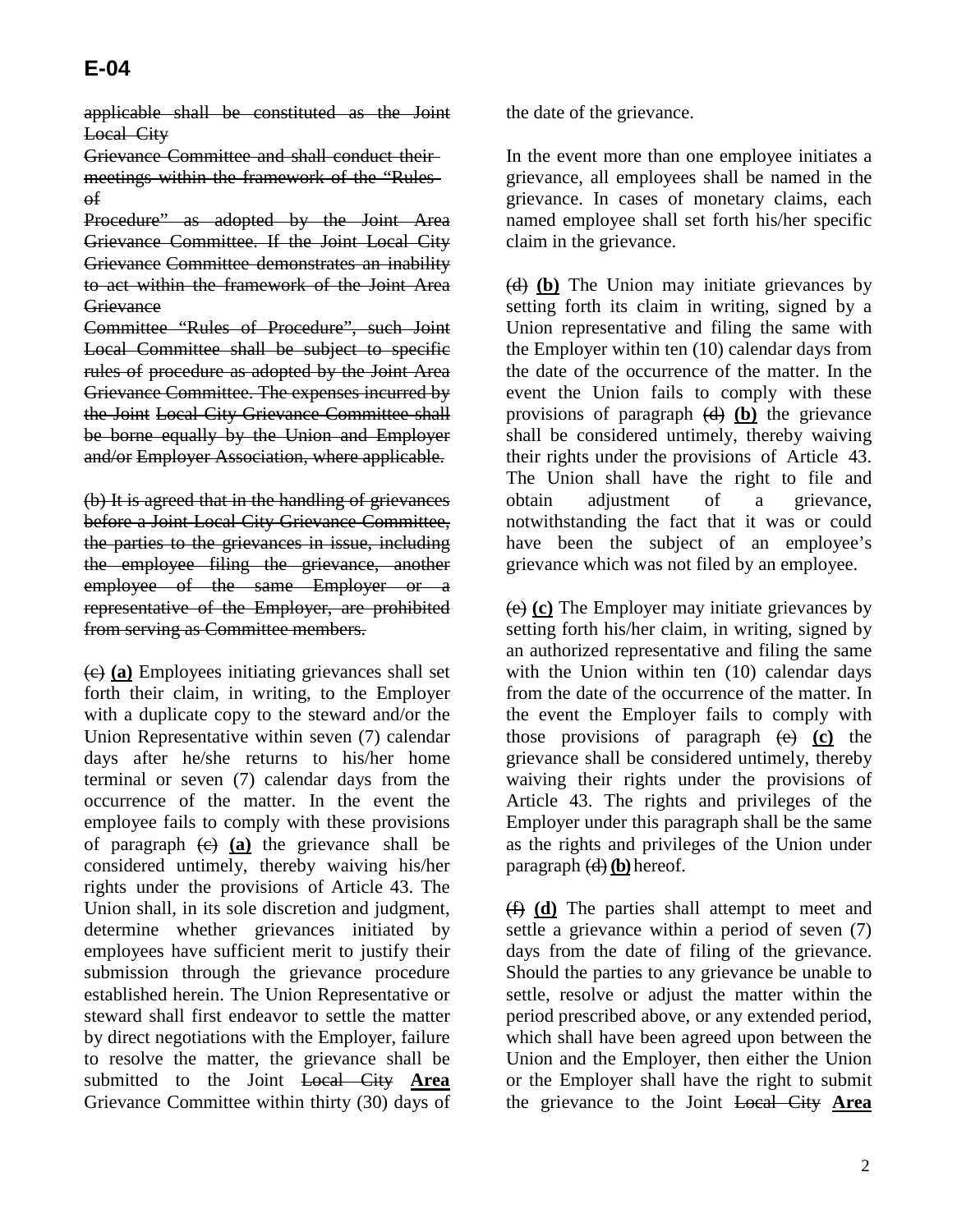Grievance Committee.

A Joint Local City Grievance Committee shall have the jurisdiction of all grievances referred to it, except as set forth in paragraph (g) hereof. The majority decision of the Committee shall be final and binding on all parties, with no further appeal.

(g) The Joint Local City Grievance Committees shall not have jurisdiction over or authority to decide any grievance which,

(i) involves a discharge, the uniform construction, application, operation or interpretation of this Agreement,

(ii) pertains to a matter, the decision as to which would involve more than one Local Union, a party to this Agreement.

(ii) involves claims for delinquent contributions to Health and Welfare Funds (Article 49) and/or Pension Fund (Article 50). Such claims shall be heard and resolved as provided in Section 5.

Grievances which are within the scope of (i), (ii) or (iii) above shall be referred to and decided by the Joint Area Grievance Committee. A decision and an award by a Joint Local City Grievance Committee which is within the scope of (i), (ii) or (iii) above shall be null and void.

The Joint Area Grievance Committee shall hear and decide a grievance when any party hereto contends:

1. the Joint Local City Grievance Committee has no jurisdiction or authority to hear and decide a matter because it is within the scope of  $(i)$ ,  $(ii)$  or  $(iii)$  above;

2. a decision and an award of a Joint Local City Grievance Committee is null and void because the issue decided is within the scope of  $(i)$ ,  $(ii)$  and  $(iii)$  above.

(h) When a majority of a Joint Local City Grievance Committee fails to reach a decision or agree upon a settlement the matter shall be submitted to the Secretary of the Joint Area Grievance Committee.

### **ARTICLE 44 - DISCHARGE OR SUSPENSION**

The Employer shall not discharge nor suspend any employee without just cause but in respect to discharge or suspension shall give at least one (1) warning notice of the complaint against such employee to the employee, in writing, and a copy of the same to the Union affected **by electronic transmission**, except that no warning notice need be given to any employee before he/she is suspended or discharged if the cause of such suspension or discharge is dishonesty, proven theft, drunkenness, drinking alcoholic beverages, or while under the influence of alcoholic beverages, or drug intoxication as provided in Article 35, Section 3, the use of narcotics (as described in the Federal Pure Food and Drug Act), barbiturates, or amphetamines, or the possession of narcotics named above during a tour of duty, refusal to submit to a sober-meter, other sobriety or alcohol test, recklessness resulting in a serious accident while on duty **major accident while on duty**, failure to report an accident, unprovoked assault on an Employer or management supervisor, carrying of unauthorized passengers, willful abuse of Company equipment or direct refusal to obey instructions from an authorized management employee which are not in violation of this Agreement. While this Article clearly indicates offenses for which an employee may be discharged without prior warning, there may be certain instances where an employee's gross misconduct or actions may justify suspension or discharge without a prior warning. Gross misconduct is defined to mean proven conduct that exposes the Employer to monetary liability from third parties, governmental entities or other employees. Disputes arising from such instances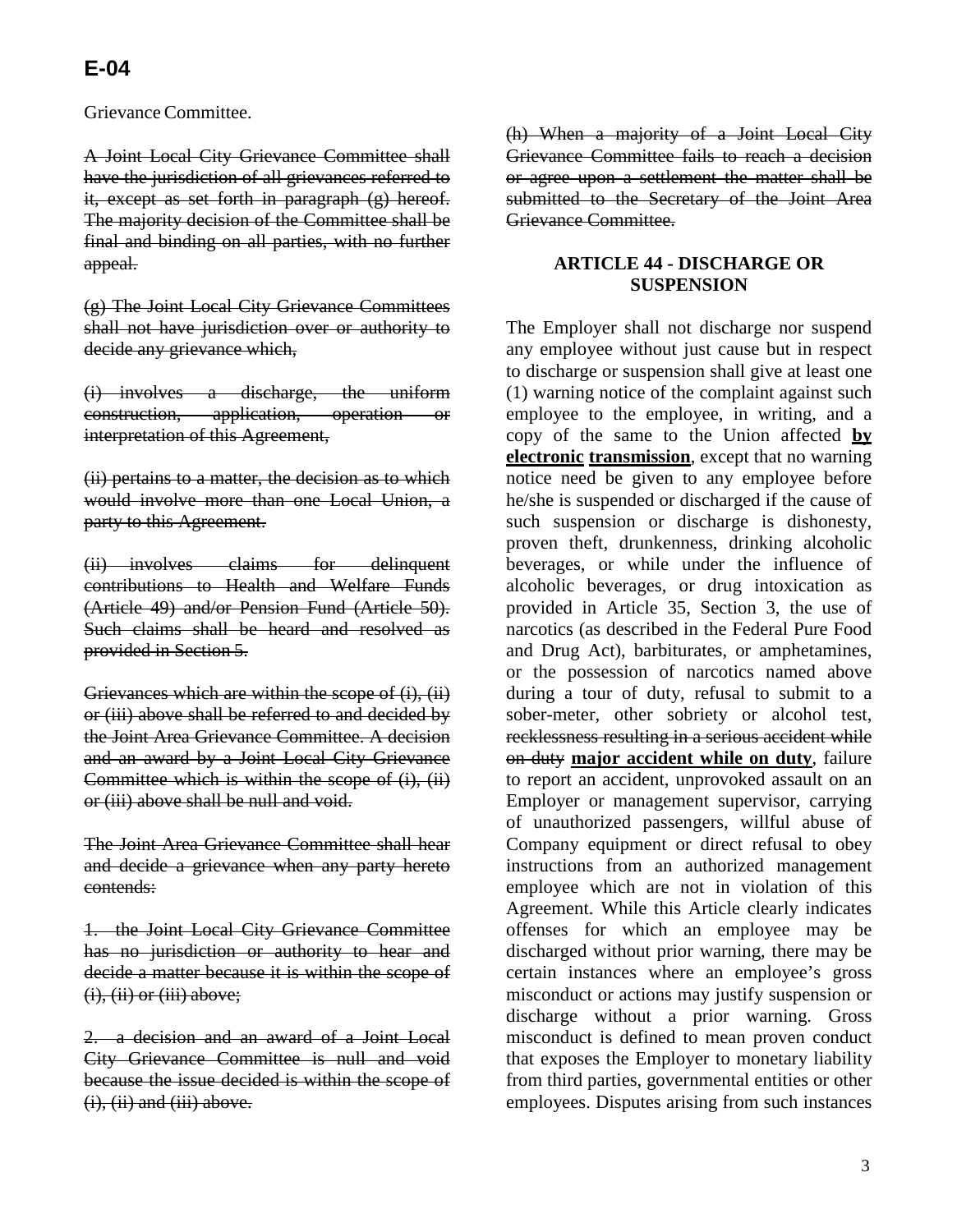shall be resolved by the Grievance Committee. The warning notice as herein provided shall not remain in effect for a period of more than nine (9) months from the date of said warning notice, and such warning notice shall be issued no later than seven (7) days from the date the Employer became aware of the occurrence. **All discipline letters issued under the terms of this article may be delivered by hand to the employee if the employee is on duty at the time of such issuance of the letter. The employee and his/her representative shall sign for such letter at such time it is tendered. If the employees' representative is not available at the time, a bargaining unit member must be used in the place of the employees' representative. If the employee is not on duty at the time of issuance of such letter, the letter shall be sent to the employees' home. All warning letters shall be deemed as automatically "Protested" by the local union. The first offense for a minor chargeable accident shall be a warning letter and the second offense for a minor chargeable accident shall be a one (1) day suspension.**

Any employee discharged away from his/her home terminal shall be provided the fastest available transportation to his/her home terminal at the Employer's expense. Any employee may request an investigation as to his/her discharge or suspension. Should such investigation prove that an injustice has been done an employee, he/she shall be reinstated. The Joint Local City Grievance Committee and the Joint Area Grievance Committee shall have the authority to order full, partial or no compensation for time lost. The Employer shall not in any way intimidate or harass any employee in the performance of his/her duties.

### **ARTICLE 45 – EXAMINATION AND IDENTIFICATION FEES** *NO CHANGES*

**ARTICLE 46 – PAY PERIOD** *NO CHANGES*

### **ARTICLE 47 – MEAL PERIOD** *NO CHANGES*

### **ARTICLE 48 – VACATIONS**  *\*\*SEE NATIONAL ECONOMIC SETTLEMENT\*\**

#### **Section 2. – Vacation Periods**

(b) Must be taken in consecutive days for each week of vacation period except employees who have qualified for two (2) weeks or more shall have the option at the time of bidding to work two (2) weeks in lieu of time off or to take one (1) week of vacation one (1) day at a time. Employee electing to take one (1) week of vacation one (1) day at a time shall schedule each day in advance with the Employer. Vacation days taken one (1) day at a time shall not be considered as time worked for the purpose of computing premium time. **Employees shall also have the option of receiving pay in lieu of vacation. The payout of accrued vacation will be in one (1) week increments.**

### **ARTICLE 49** *\*\*SEE NATIONAL ECONOMIC SETTLEMENT\*\**

### **ALSO, SECOND & THIRD PARAGRAPHS OF (A):**

The Supplemental Negotiating Committees shall allocate the \$1.00 **TBD** dollar per hour increase on August 1, 2008 **TBD**, August 1, 2009 **TBD** , August 1, 2010 **TBD**, August 1, 2011 **TBD** and, August 1, 2012 between the pension fund and health & welfare funds**.** and the newly created Legal Benefit **Plan** within the area of the Joint National Master Committee. The Committee shall, in those Supplemental Agreements which include one (1) pension fund and multiple health & welfare funds and a Legal Benefit Plan, first allocate that portion, of any, increase per hour which is to be applied to the pension fund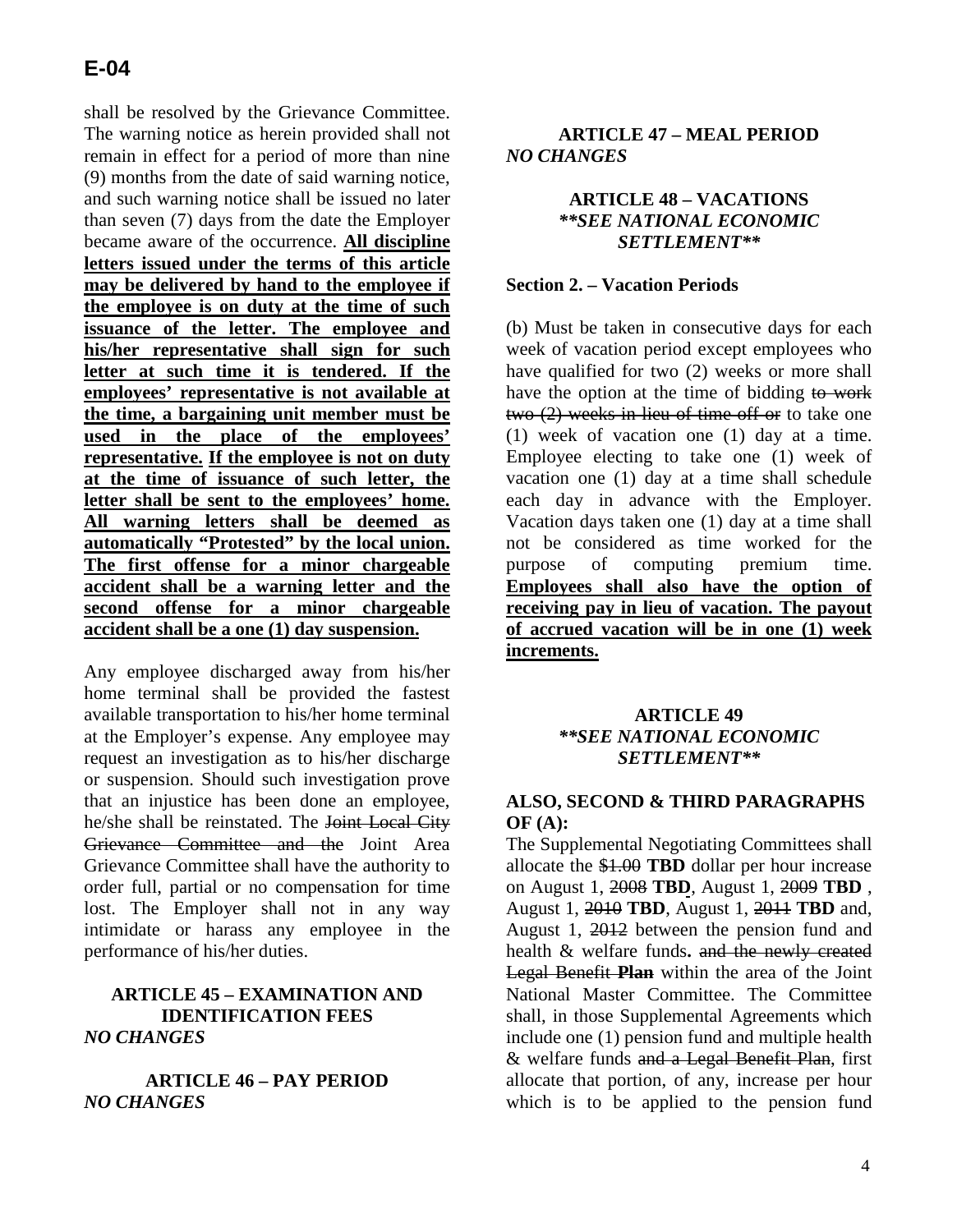subject to the approval of the Joint National Master Committee. The remaining amount, if any, shall be applied by mutual agreement, of the Central Pennsylvania Supplemental Negotiating Committee to the remaining Health and Welfare Funds and the Legal Benefit Plan. If at any time the allocation designated for the Legal Benefit

Plan is required to maintain the level of benefits in either the Pension Fund or the Health

and Welfare Fund, said allocation will be taken from the Legal Benefit Plan's funding, thereby requiring the same to be dissolved and it shall be the Supplemental Negotiating

Committee's duty to do so.

The Legal Benefit Plan referenced herein, shall resemble in nature and scope, the New York State Teamsters Legal Benefit Plan whose name and/or title shall be modified to the Central Pennsylvania Teamsters Legal Benefit Plan or some other name and/or title to be mutually agreed upon by the Supplemental Negotiating Committee.

### **ARTICLE 50**  *\*\*SEE NATIONAL ECONOMIC SETTLEMENT\*\**

### **ALSO, SECOND & THIRD PARAGRAPHS OF (A):**

The Supplemental Negotiating Committees shall allocate the \$1.00 **TBD** dollar per hour increase on August 1, 2008 **TBD**, August 1, 2009 **TBD** , August 1, 2010 **TBD**, August 1, 2011 **TBD** and, August 1, 2012 between the pension fund and health & welfare funds**.** and the newly created Legal Benefit Plan within the area of the Joint National Master Committee. The Committee shall, in those Supplemental Agreements which include one (1) pension fund and multiple health & welfare funds and a Legal Benefit Plan, first allocate that portion, of any, increase per hour which is to be applied to the pension fund subject to the approval of the Joint National Master Committee. The remaining amount, if any, shall be applied by mutual agreement, of the Central Pennsylvania Supplemental Negotiating Committee to the remaining Health and Welfare Funds and the Legal Benefit Plan. If at any time the allocation designated for the Legal Benefit Plan is required to maintain the level of benefits in either the Pension Fund or the Health and Welfare Fund, said allocation will be taken from the Legal Benefit Plan's funding, thereby requiring the same to be dissolved and it shall be the Supplemental Negotiatin**g** Committee's duty to do so.

The Legal Benefit Plan referenced herein, shall resemble in nature and scope, the New York State Teamsters Legal Benefit Plan whose name and/or title shall be modified to the Central Pennsylvania Teamsters Legal Benefit Plan or some other name and/or title to be mutually agreed upon by the Supplemental Negotiating Committee.

### **CASUAL CONTRIBUTION**

Effective April 1, 2008 **TBD** the casual contribution rate shall be \$5.215 **TBD** per hour for all straight time hours paid up to maximum of forty (40) hours per week. Casual contributions will increase in 2009, 2010, 2011 **TBD** and 2012 **TBD** per the allocation of the Supplemental Negotiating Committee as described in Subsection 2.

### **ARTICLE 51 – DEATH IN FAMILY – SICK LEAVE – JURY DUTY** *NO CHANGES*

### **ARTICLE 52 – SANITARY CONDITIONS** *NO CHANGES*

**ARTICLE 53 – STRIKES AND LOCKOUTS** *NO CHANGES*

**ARTICLE 54 – COMPLIANCE WITH LAW**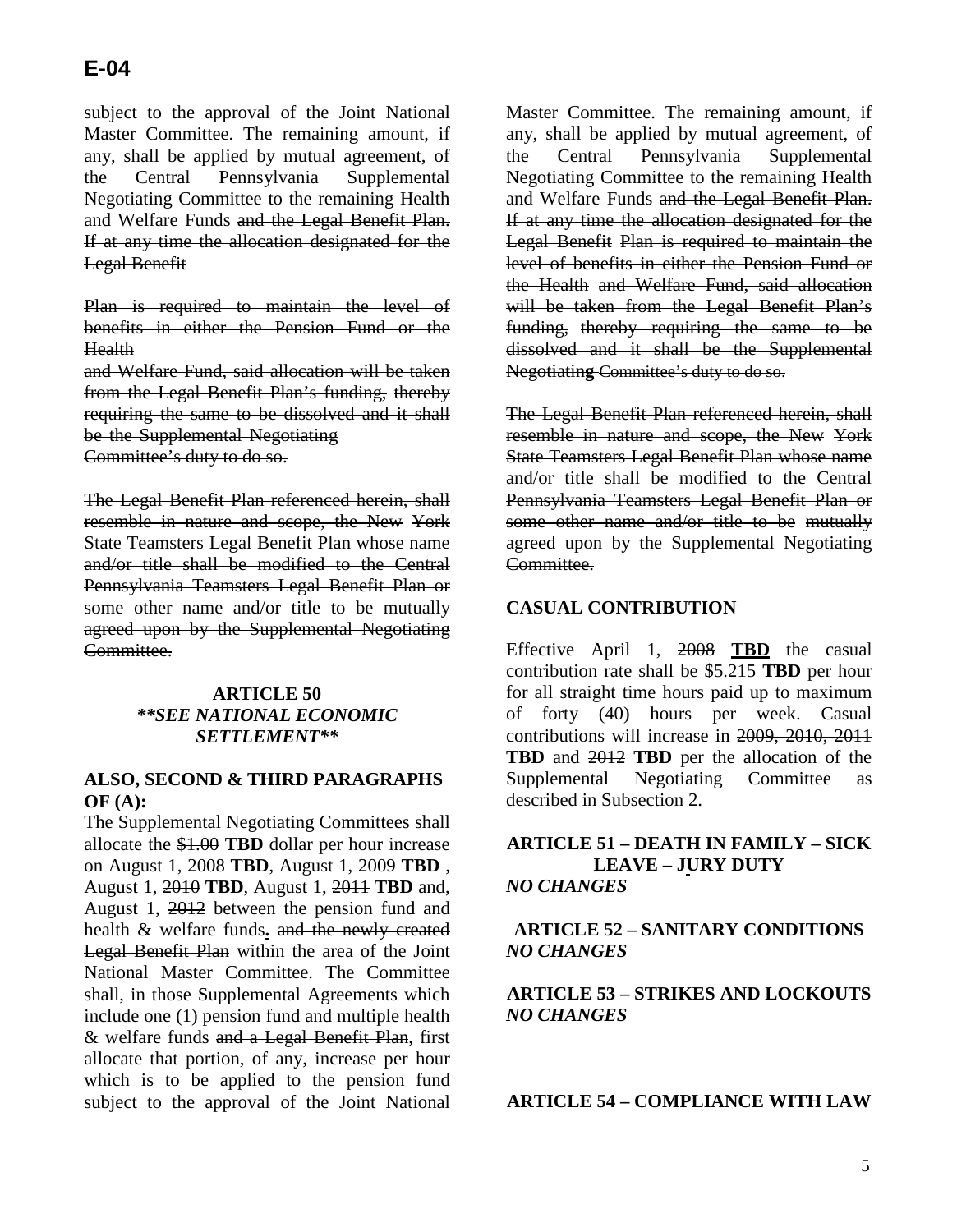### **AND REGULATIONS** *NO CHANGES*

**ARTICLE 55 – BID JOBS – POSTING AND CANCELLATION** *NO CHANGES*

**ARTICLE 56 – PROTECTIVE APPAREL** *NO CHANGES*

### **ARTICLE 57 – OVER-THE-ROAD PROVISIONS** *\*\*SEE NATIONAL ECONOMIC SETTLEMENT\*\**

### **ALSO: Section 2. – Paid For Time**

(f) Slow runs, multiple runs and system runs-**Drivers required to lay over (off duty) at foreign** terminals in excess of fourteen (14) hours shall be considered on duty and paid at the rates named above for any portion of the eight (8) hour period during which they have not been dispatched. However, such paid layover time may be included in the second tour of duty for the purpose of making up the eight (8) hour guarantee. The Local Union and Employer shall mutually agree to a work call procedure for drivers in bed at foreign terminals, should an agreement not be in place. Drivers shall have a right to a two (2) hour call time at foreign terminals.

Road drivers will not be forced more than three (3) beds after dispatched off rest from his/her home domicile. **Road drivers forced by the company on four (4) beds in an Over The Road Operation that have less than four (4) beds established, will be compensated for the first eight (8) hours in bed. Such paid time may be included in the next tour of duty for the purpose of making up the eight (8) hour guarantee.**

A driver who has not been dispatched after eight

(8) hours "on duty" shall again be subject to the above provisions for layover time.

When on compensable layover on Sundays and holidays there shall be a meal allowance of  $s$ ix dollars (\$6.00) **eight dollars (\$8.00)**, and five (5) hours thereafter, another meal allowance of six dollars (\$6.00) **eight dollars (\$8.00)**, and five (5) hours later, a third meal allowance of seven dollars and fifty cents (\$7.50) **nine dollars and fifty cents (\$9.50)**. No more than three (3) meals will be allowed during any twenty-four (24) hour period.

### **Section 3. – Wages and Working Conditions Sub-Section 4. – Pickup and Delivery Compensation**

Road drivers shall make pickups and deliveries en route with the exception that road drivers will not make pickups and deliveries within the jurisdiction of the Local Union involved, except as by past practice and will not make pickups and deliveries in another Local Union's jurisdiction where a terminal of the Employer exists, except as by past practice.

**Road drivers will be permitted to make one (1) pick up or delivery en-route to his/her destination terminal and he/she is also able to make one (1) pickup or delivery en-route on his/her return trip.**

**It is agreed that a road driver making a pickup or delivery en-route to his/her destination terminal is limited to a twenty (20) miles from the designated route to the destination terminal . In addition, the driver making such delivery or pickup en-route shall not be permitted to travel beyond the destination terminal. These same restrictions shall apply to the road drivers' return trip. The designated route is defined as the route normally taken between origin and destination terminals.**

#### **ARTICLE 58**